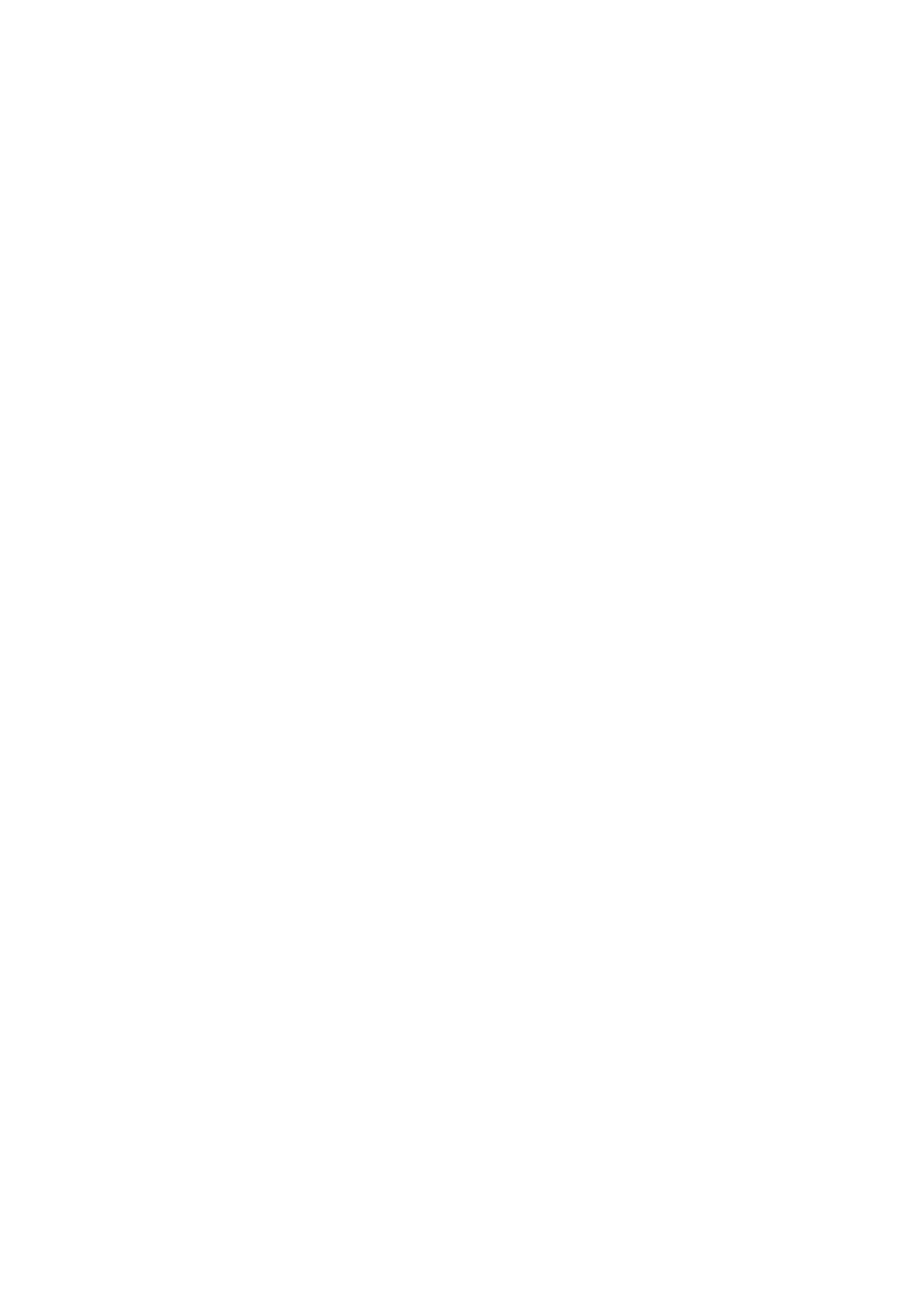#### **Contents**

1. As noted in the main text, some limited sensitivity studies were carried out in support of the decisions made by the Committee in developing the current methodology. This attachment outlines the studies and gives the key results. Two sets of sensitivity studies are presented: those relating to atmospheric dispersion modelling and those related to the assessment of doses due to the ingestion of terrestrial foods.

# <span id="page-2-0"></span>**I. ATMOSPHERIC DISPERSION MODELLING**

2. The activity concentration of a radionuclide in air as a function of distance depends on the height of the discharge. There are many other factors that also affect the degree of dispersion in atmosphere and hence the concentration in air. For the purposes of this sensitivity analysis, a standard atmospheric dispersion model and approach was used with just the height of the discharge being altered and all other parameter values kept the same. The activity concentrations in air (at ground level) resulting from a continuous discharge of a radionuclide as a function of distance were calculated using a simple Gaussian model [S1], and assuming a uniform wind rose and a range of atmospheric conditions with Pasquill Category D for 65% of the time. The results are shown in figure I for a range of discharge heights from 0 (ground level) to 200 m.

3. This figure demonstrates that, for continuous discharges, the differences in the calculated concentrations in air with discharge height become smaller with increasing distance from the discharge point. A distance of 5 km is used for estimating characteristic individual doses and long distances (100 km or more) are relevant for the estimation of collective doses. At a distance of 5 km, the difference between the concentrations in air for a 30 m discharge height compared to discharge heights of 0, 100 and 200 m is about a factor of around 1.6, 2.3 and 6, respectively. At a distance of 100 km, the differences in the calculated concentrations in air between a discharge height of 30 m and discharge heights of 0, 100 and 200 m falls to factors of around 1.4, 1.3 and 2.7, respectively. This indicates that it would be reasonable to simplify the methodology by adopting a single discharge height. A stack height of 30 m is therefore applied for all sites. For many electricity generation sites, the effective discharge height is between 0 and 100 m and therefore the uncertainty associated with using a single discharge height of 30 m is around a factor of 2 or less, even at 5 km distance. However, some coal-fired power stations discharge effluents from tall stacks with an effective height approaching 200 m; in these cases, the estimated individual doses may be overestimated by around a factor of 6 (at a distance of 5 km) but the effect on collective doses is much smaller (less than a factor of 3). Similar results are obtained if different percentages of Pasquill Stability categories are assumed.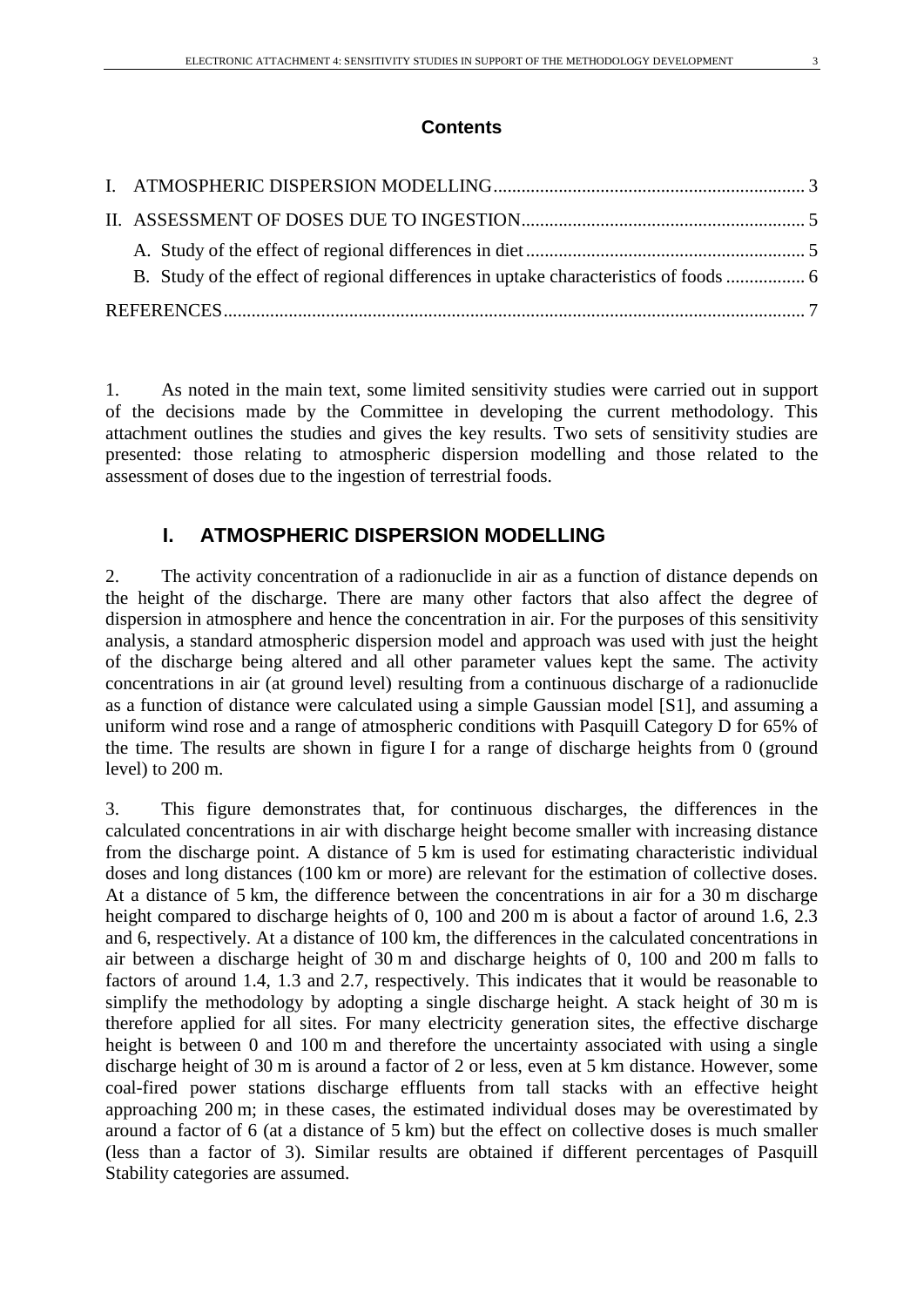



4. Mill and mine tailings tend to be spread over areas of tens of hectares and therefore are not strictly point sources in the way that stacks are. In order to investigate the influence of the difference between a point and an area source, the Numerical Atmospheric-dispersion Modelling Environment (NAME) model was used to model the discharge of particles from a point and an area source [J1]. A discharge height of 30 m was assumed for the point source and the area source was assumed to have an area at the surface of 100 hectares  $(1\ 10^6\ m^2)$ . A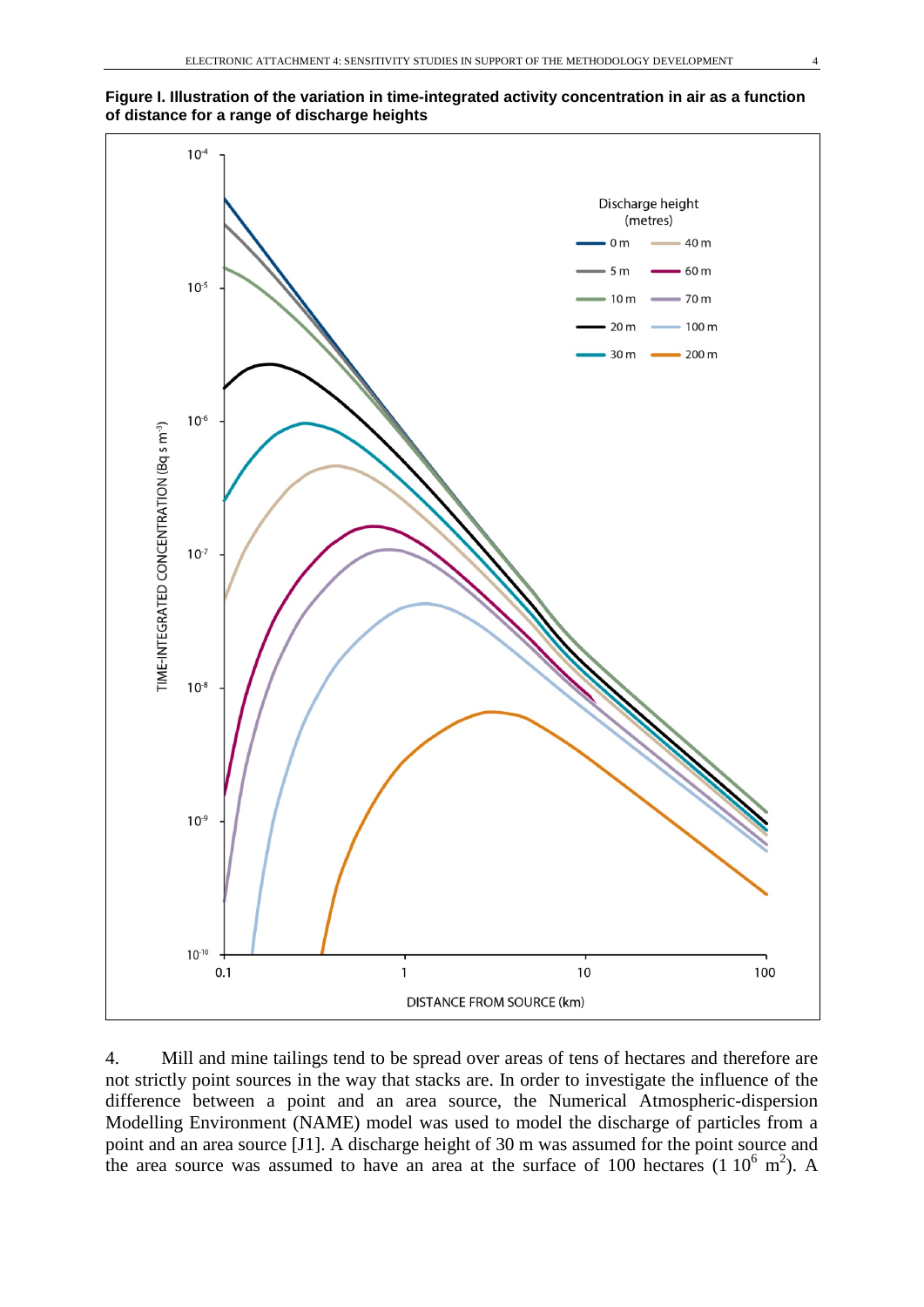discharge rate of 500,000 particles per hour was assumed and the time-integrated activity concentrations in air were calculated for various distances from the discharge point. The results are presented in table 1.

5. At a distance of 5 km, there is a 10% difference between the values for the point and area sources, while at 10 km the difference is around 5%. At greater distances, there is no significant difference between the activity concentrations associated with point and area sources. Thus, as these differences are small compared with the uncertainties associated with the methodology and, given the larger distances involved in assessing collective doses, the Committee considered it reasonable to apply the same approach to assess the dispersion of radionuclides from mine and mill tailings as from other facilities. An effective discharge height of 30 m for a point source is therefore also used for the calculation of doses from mine and mill tailings in this methodology.

**Table 1. Comparison of time-integrated air concentrations arising from an area and point source as a function of distance**

| Distance from release | Time-integrated air concentration (Bq s)/ $m^3$ |                      |                            |  |
|-----------------------|-------------------------------------------------|----------------------|----------------------------|--|
| point (km)            | Area source                                     | Point source         | Ratio of area/point source |  |
| $\theta$              | $1.4 \times 10^{-1}$                            | $2.2 \times 10^{-1}$ | 0.64                       |  |
| 1                     | $1.4 \times 10^{-1}$                            | $2.1 \times 10^{-1}$ | 0.67                       |  |
| 5                     | $3.4 \times 10^{-2}$                            | $3.7 \times 10^{-2}$ | 0.90                       |  |
| 10                    | $1.5 \times 10^{-2}$                            | $1.6 \times 10^{-2}$ | 0.96                       |  |
| 20                    | $6.2 \times 10^{-3}$                            | $6.2 \times 10^{-3}$ | 0.99                       |  |
| 30                    | $3.6 \times 10^{-3}$                            | $3.6 \times 10^{-3}$ | 1.00                       |  |
| 40                    | $2.4 \times 10^{-3}$                            | $2.4 \times 10^{-3}$ | 1.0                        |  |
| 50                    | $1.7 \times 10^{-3}$                            | $1.8 \times 10^{-3}$ | 1.0                        |  |

### <span id="page-4-0"></span>**II. ASSESSMENT OF DOSES DUE TO INGESTION**

6. The Committee agreed that some additional regional data should be included in the current methodology, particularly for estimating individual doses. There were two main aspects that were considered: the use of region-specific consumption rates for different foods; and the use of region-specific information in determining the transfer of radionuclides to terrestrial foods. A limited sensitivity analysis was carried out as part of the development of the current methodology considering these two aspects.

### <span id="page-4-1"></span>**A. Study of the effect of regional differences in diet**

7. Generic factors relating deposition of radionuclides from atmosphere to the levels in various terrestrial foods were used with the different regional diets given in table 7 of the main text to estimate doses from ingestion for each region. Also, the effect of changes in the uptake of radionuclides from soil to plants was determined. This analysis suggested that, among the radionuclides considered, differences between the transfer of radionuclides from soil to different terrestrial foods would lead to a variation in dose of around a factor of two greater than that from differences in the quantity of foods consumed alone.

8. These results also indicated that the calculated doses were relatively insensitive to variations in the composition of the diet, although the influence of differences in the total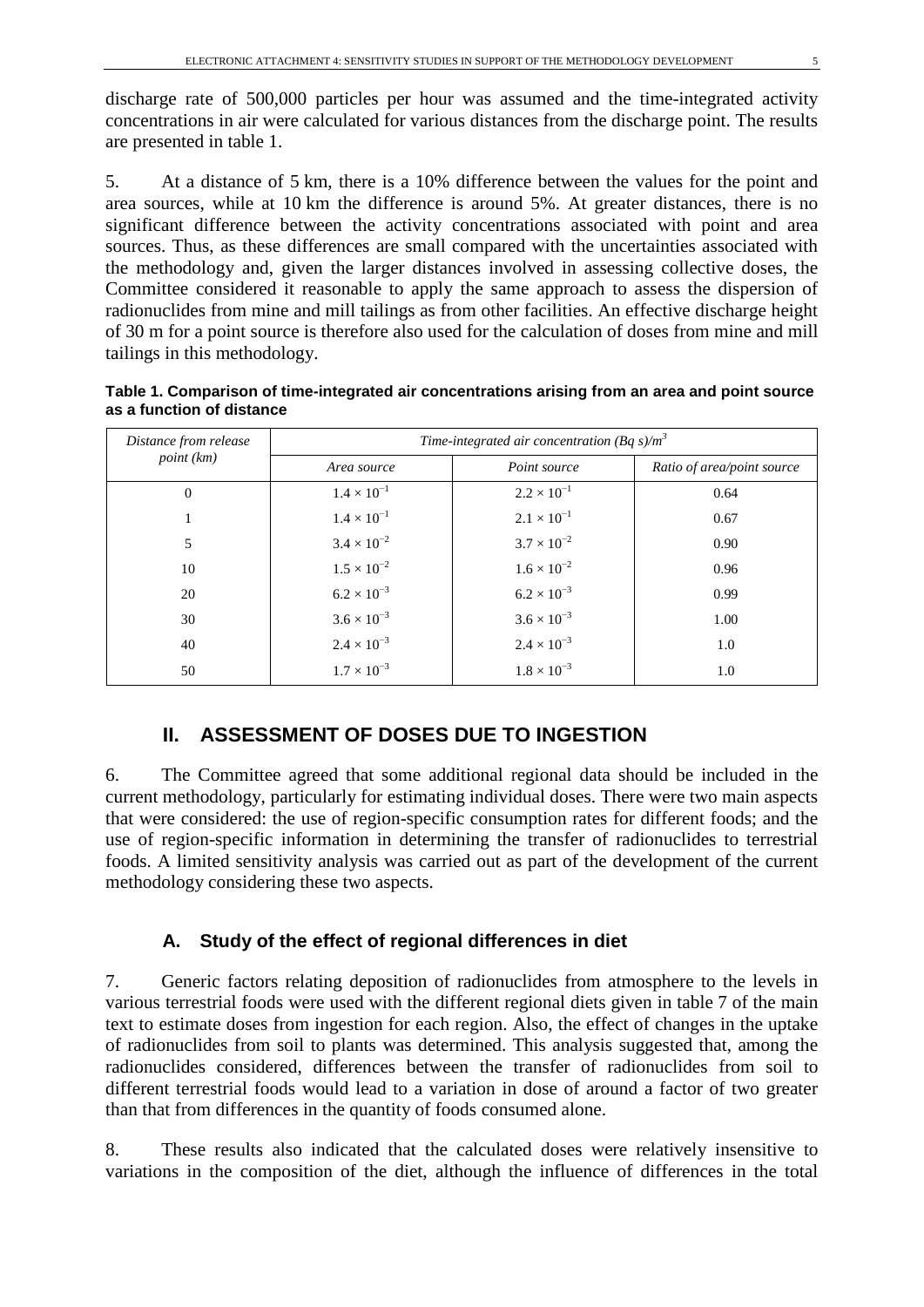quantities of food consumed were apparent (notably from the higher mass of food consumed in North America). The analysis also indicated that it would be reasonable to simplify the food and regional groupings (e.g. for the comparison of the radiological impact of different energy sources).

9. Given the importance of  ${}^{14}C$  in the calculation of collective dose from discharges to atmosphere, the possible variations in the uptake of  $^{14}C$  in foods arising from the different composition of diets in different regions was considered. For the purposes of illustration, the differences between the components of a European (United Kingdom) and Asian (Japan) diet were considered.

10. This analysis indicated that the average daily intake of carbon for the two diets was very similar (at around 420 g/d), although the foods from which the carbon was derived varied. In Japan, the intake is primarily associated with starchy products (such as rice, wheat and root vegetables), while in the United Kingdom, the intake is associated with sugar, milk and milk products, meats, oils and fats. As the dose from  ${}^{14}C$  is related to the intake of stable carbon, this indicates that the doses would be very similar in the two regions despite the differences in diet.

#### <span id="page-5-0"></span>**B. Study of the effect of regional differences in uptake characteristics of foods**

11. There are possible differences in the transfer of radionuclides to foods grown in different regions of the world owing to differences in the foods produced, the soil and agricultural practices. As an input to the Committee's assessment of doses arising from the accident at the Fukushima-Daiichi nuclear power station, the FARMLAND model [B1] was modified to allow uptakes of radionuclides in the main components of the Japanese diet to be estimated. The results of using the FARMLAND model with modified soil–plant concentration ratios were compared with the standard output from FARMLAND for the United Kingdom diet. Activity concentrations were calculated for unit deposition of a range of radionuclides, including  $^{90}$ Sr,  $^{137}$ Cs,  $^{210}$ Po and  $^{226}$ Ra. In most cases, the differences between the two sets of results were small compared with the uncertainties associated with the methodology as a whole. The greatest differences between the estimated activity concentrations for the United Kingdom and Japanese foods were found for unit discharge of  $\frac{50}{9}$ Sr. These results are presented in figure II. The differences in the results for the transfer of a range of radionuclides to cereals are illustrated in figure III.

12. In summary, for the radionuclides considered, there are only relatively small differences between the activity concentrations in terrestrial foods arising from the use of different transfer parameters (particularly soil–plant concentration ratios) appropriate for conditions in the United Kingdom and Japan. For  $^{90}Sr$ , some differences were identified, as shown above, most notably for beef, liver and milk, where a difference of up to about a factor of seven in the activity concentrations between Japan and the United Kingdom were found. However, for the radionuclides that are likely to give rise to the greatest contribution to doses for routine discharges, differences in uptake do not significantly affect the results, as demonstrated by the similarity in estimated activity concentrations for key radionuclides in cereals (see figure III).